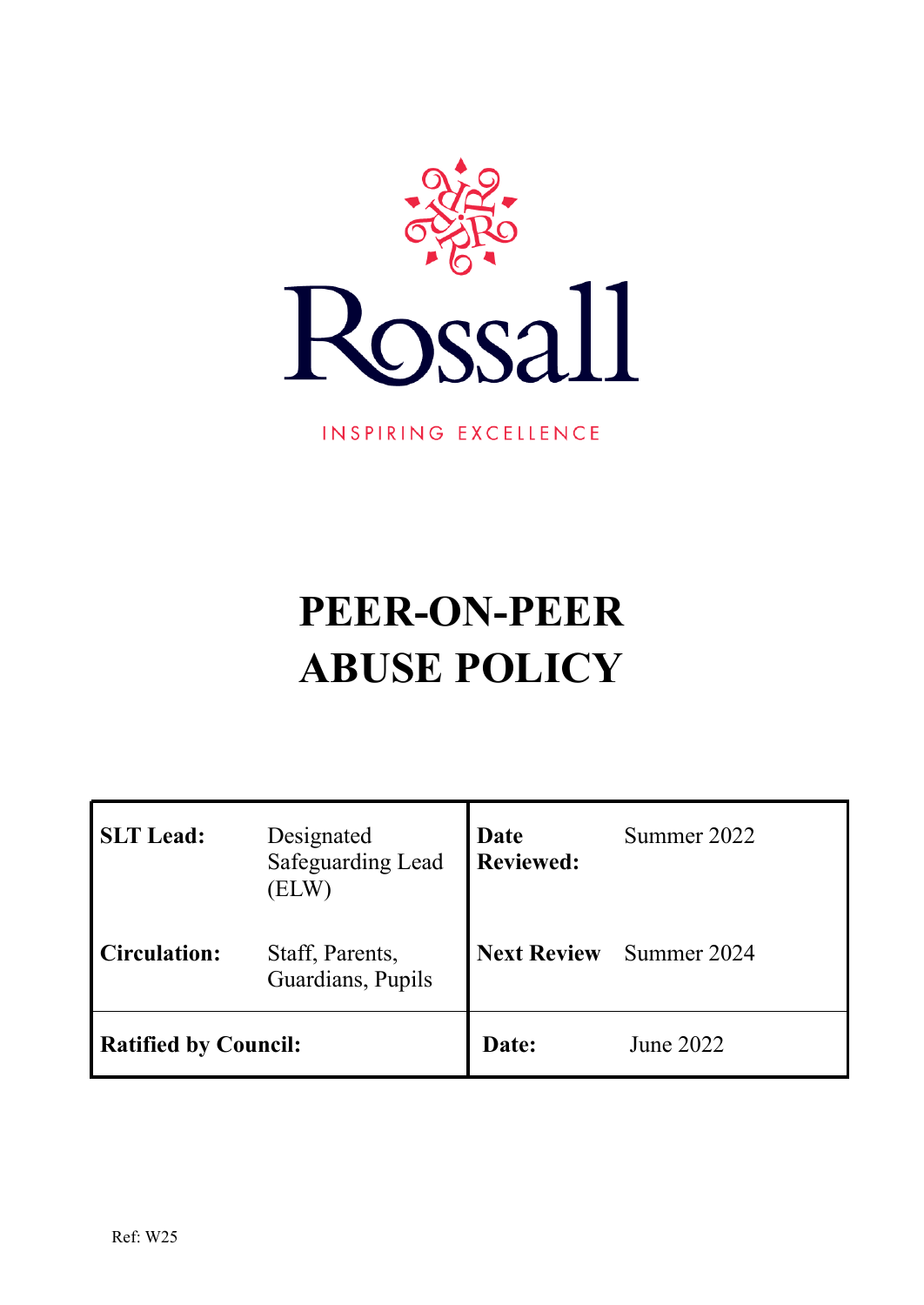# **ROSSALL SCHOOL**

# **PEER-ON-PEER ABUSE POLICY**

# **The School's Responsibilities**

#### **Introduction**

The governors, senior leadership team, and all staff (which term shall apply to all volunteer staff members also) at Rossall School are committed to the prevention, early identification, and appropriate management of peer-on-peer abuse (as defined below) both within and beyond the School.

In particular, we believe that in order to protect children, all schools should:

- be aware of the nature and level of risk to which their students are or may be exposed, and put in place a clear and comprehensive strategy which is tailored to their specific safeguarding context; and
- take a whole-school community contextual Safeguarding approach to preventing and responding to peer-on-peer abuse,
- engage proactively with parents and seek their support for the school's peer on peer abuse policy and their readiness to challenge any behaviour at home which could constitute partial or full condolence of inappropriate peer relationships and other friendships.

#### *We regard the introduction of this policy as a preventative measure.*

We do not feel it is acceptable merely to take a reactive approach to peer-on-peer abuse in response to alleged incidents of it.

We believe that in order to tackle peer-on-peer abuse proactively, it is necessary to focus on all four of the following areas:

- Systems and Structures
- Prevention
- Identification
- Response/Intervention

We recognise national and increasing concern about this issue, and wish to implement this policy in order to mitigate harmful attitudes and peer-on-peer abuse in the school setting, and encourage parents to hold us to account on this issue, so that if their child is feeling unsafe as a result of the behaviour of any of their peers, they should inform the School so that it can ensure that appropriate and prompt action is taken in response.

This policy is the School's overarching policy for any issue that could constitute peer-on-peer abuse. It relates to, and should be read alongside, the School's safeguarding policy and any other relevant policies including, but not limited to the anti-bullying policy, drugs policy, data protection policy, allegations of abuse policy and social media policy.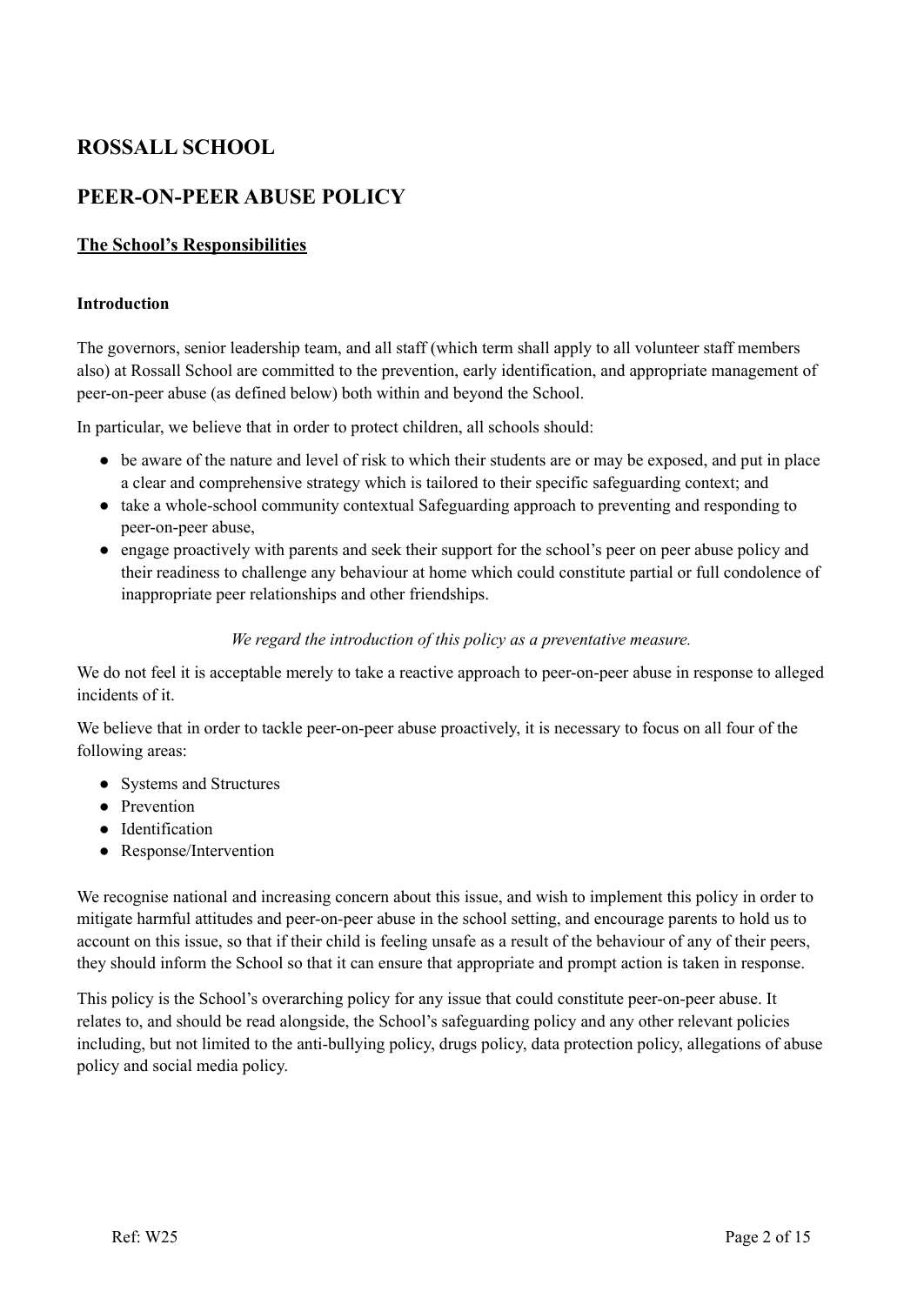This policy sets out our strategy for improving prevention, and identifying and appropriately managing peer-on-peer abuse. It is the product of a comprehensive consultation – which has involved students, staff and parents, and a risk assessment. In producing this policy we have taken careful account of the views of parents, pupils and sought external guidance from outside agencies.

This policy applies to all governors, the senior leadership team, and staff. It is reviewed bi-annually, and updated in the interim, as may be required, to ensure that it continually addresses the risks to which students are or may be exposed. A number of staff and students are involved in each review which involves, and is informed by, an assessment of the impact and effectiveness of this policy over the previous time period.

It recognises that abuse is abuse, and should never be passed off as 'banter', 'just having a laugh', or 'part of growing up'.

This policy is compliant with the statutory guidance on peer- on-peer abuse as set out in *Keeping Children Safe in Education* (September 2021)

It does not use the term 'victim' and/or 'perpetrator'. This is because our School takes a safeguarding approach to all individuals involved in concerns or allegations about peer-on-peer abuse, including those who are alleged to have been abused, and those who are alleged to have abused their peers, in addition to any sanctioning work that may also be required for the latter. Research has shown that many children who present with harmful behaviour towards others, in the context of peer-on-peer abuse, are themselves vulnerable and may have been victimised by peers, parents or adults in the community prior to their abuse of peers.

The policy uses the terms 'child' and 'children', which is defined for the purposes of this policy as a person aged under 18. We have nonetheless chosen not to restrict our approach to peer-on-peer abuse under this policy to children but instead to adopt a wider interpretation of our safeguarding responsibilities so that they apply to all students, regardless of age.

This policy should, if relevant, according to the concern(s) or allegation(s) raised, be read in conjunction with:

- the DfE's advice on *Sexual Violence and Sexual Harassment Between Children in Schools and Colleges* (DfE's Advice) (May 2018) and any other advice and guidance referred to within it, as appropriate
- It should be read in conjunction with the Local Safeguarding Partnership's Safeguarding Policy and Procedures, and any relevant Practice Guidance issued by it.

#### **Understanding peer-on-peer abuse**

For these purposes, peer-on-peer abuse is any form of physical, sexual, emotional and financial abuse, and coercive control, exercised between children, and within children's relationships (both intimate and non-intimate), friendships and wider peer associations. Peer-on-peer abuse can take various forms, including (but not limited to): serious bullying (including cyber-bullying), relationship abuse, domestic violence and abuse, child sexual exploitation, youth and serious youth violence, harmful sexual behaviour, and/or prejudice-based violence including, but not limited to, gender-based violence.

Examples of online peer-on-peer abuse would include sexting, online abuse, peer-on-peer grooming, the distribution of youth involved sexualised content, and harassment.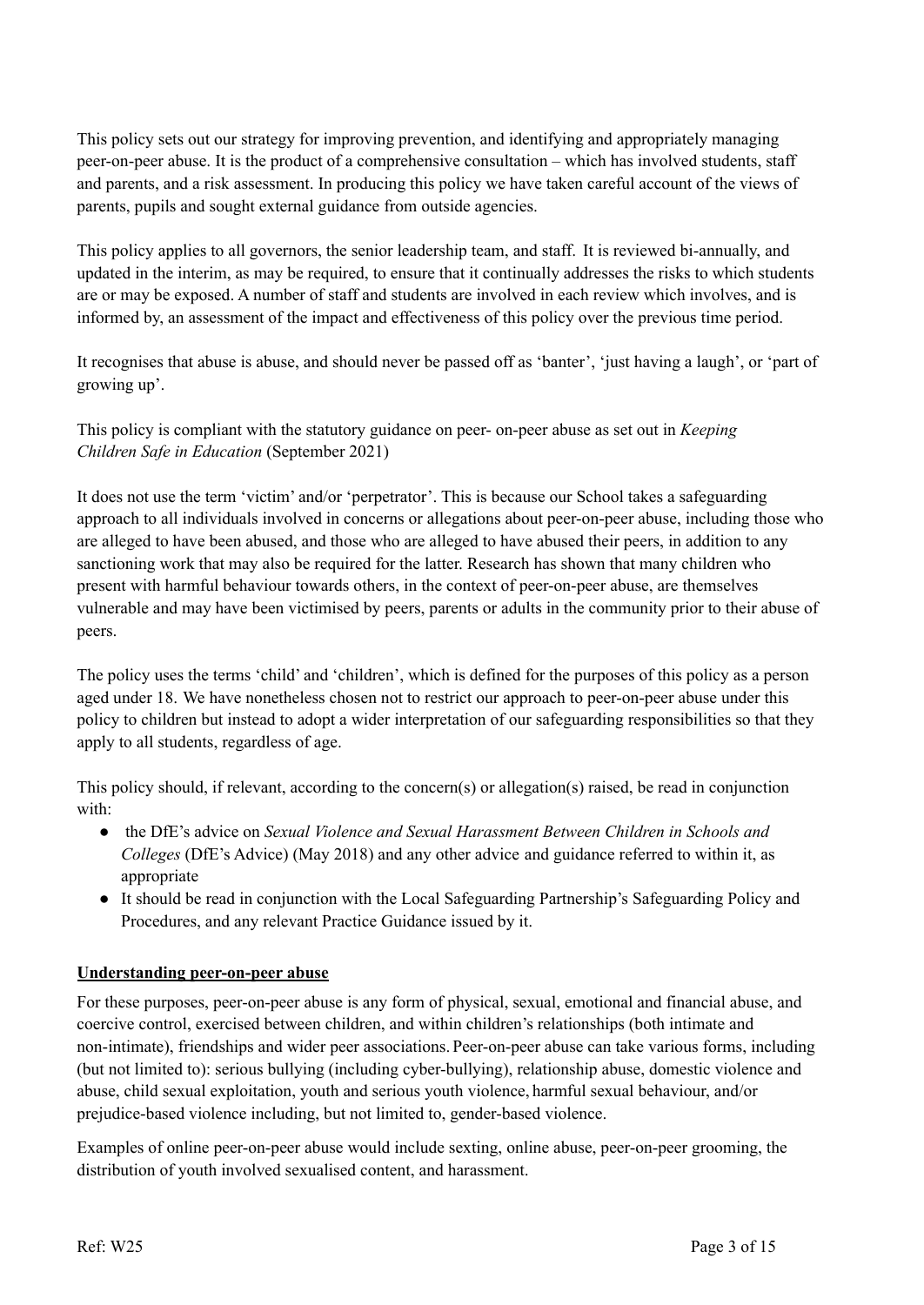Holistic account of peer-on-peer abuse<sup>45</sup>



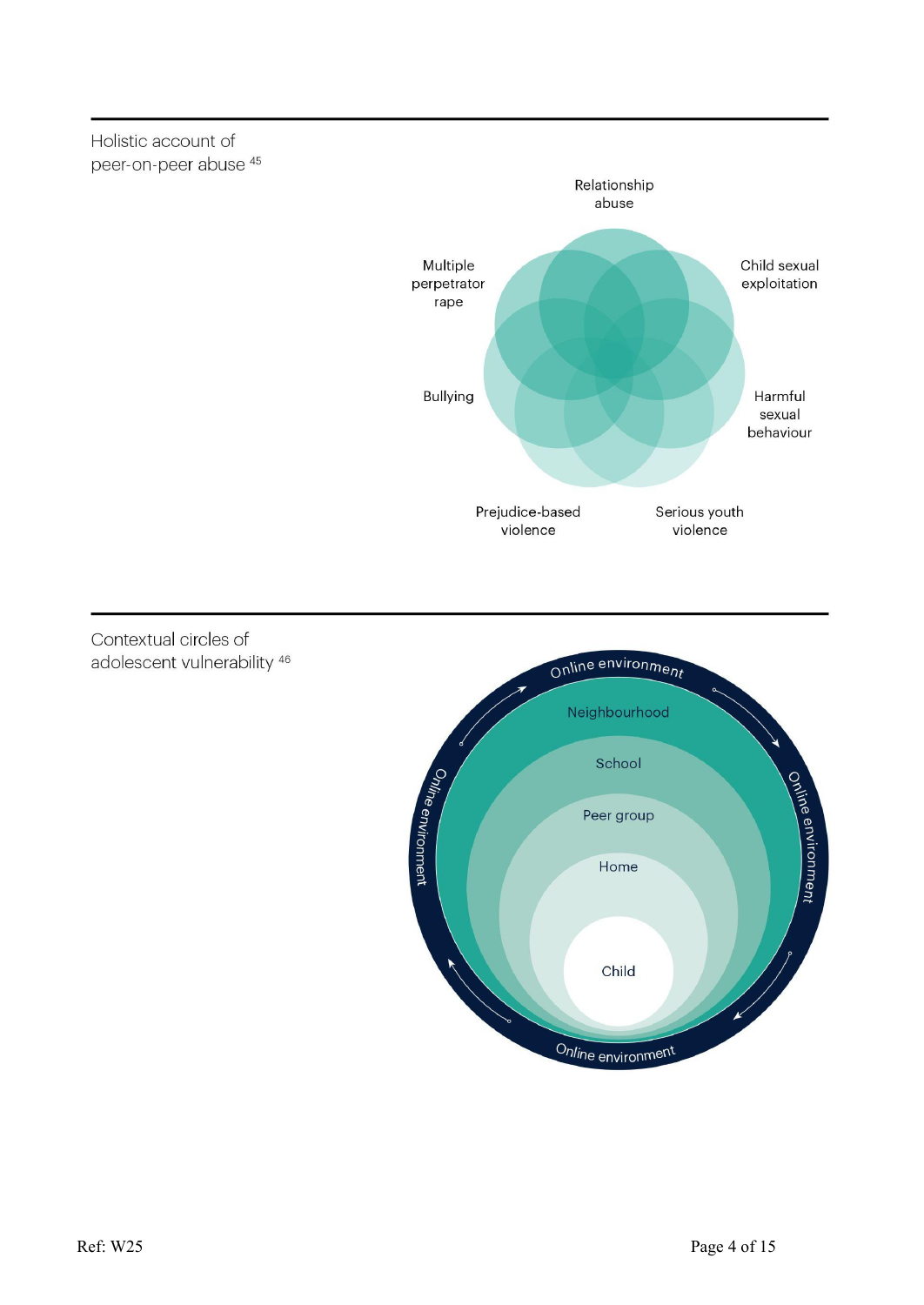# **What is Contextual Safeguarding?**

This policy:

- 1. encapsulates a Contextual Safeguarding approach, which is about changing the way that professionals approach child protection when risks occur outside of the family, thereby requiring all those within a Local Safeguarding Partnership to consider how they work alongside, rather than just refer into, children's social care, to create safe spaces in which children may have encountered peer-on-peer abuse.
- 2. adopts a whole-school community Contextual Safeguarding approach, which means:
	- being aware of and seeking to understand the impact that these wider social contexts may be having on the School's students,
	- creating a safe culture in the School by, for example, implementing policies and procedures that address peer-on-peer abuse and harmful attitudes; promoting healthy relationships and attitudes to gender/ sexuality; hotspot mapping to identify risky areas in the School; training on potential bias and stereotyped assumptions,
	- being alert to and monitoring changes in students' behaviour and/or attendance, and
	- contributing to local child protection agendas by, for example, challenging poor threshold decisions and referring concerns about contexts to relevant local agencies (see section entitled 'multi-agency working').

#### **How prevalent is peer-on-peer abuse?**

Research suggests that peer-on-peer abuse is one of the most common forms of abuse affecting children in the UK. For example, more than four in ten teenage schoolgirls aged between 13 and 17 in England have experienced sexual coercion.Two thirds of contact sexual abuse experienced by children aged 17 or under was committed by someone who was also aged 17 or under.

#### **When does behaviour become problematic or abusive?**

All behaviour takes place on a spectrum. Understanding where a child's behaviour falls on a spectrum is essential to being able to respond appropriately to it.

#### **Sexual behaviours**

Professor Simon Hackett of Durham University has proposed the following continuum model to demonstrate the range of sexual behaviours presented by children, which may be helpful when seeking to understand a student's sexual behaviour and deciding how to respond to it.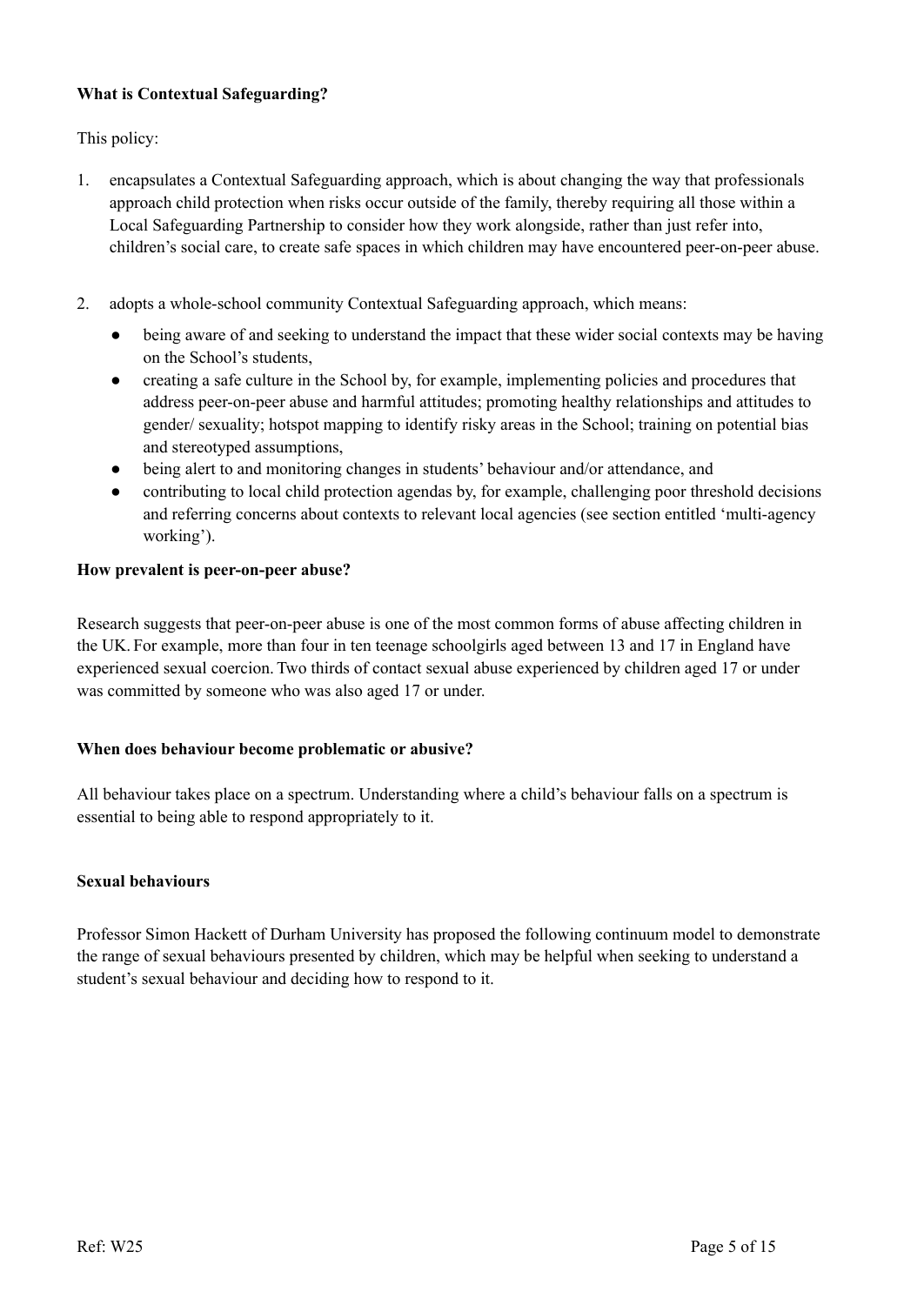#### **Sexual behaviours continuum model**

| Normal                                                                                                                                                                         | Inappropriate                                                                                                                                                                                                                                                             | Problematic                                                                                                                                                                                                                                                                                                            | Abusive                                                                                                                                                                                                                                                                                                          | Violent                                                                                                                                                                                                                                              |
|--------------------------------------------------------------------------------------------------------------------------------------------------------------------------------|---------------------------------------------------------------------------------------------------------------------------------------------------------------------------------------------------------------------------------------------------------------------------|------------------------------------------------------------------------------------------------------------------------------------------------------------------------------------------------------------------------------------------------------------------------------------------------------------------------|------------------------------------------------------------------------------------------------------------------------------------------------------------------------------------------------------------------------------------------------------------------------------------------------------------------|------------------------------------------------------------------------------------------------------------------------------------------------------------------------------------------------------------------------------------------------------|
| Developmentally<br>$\bullet$<br>expected<br>Socially<br>$\bullet$<br>acceptable<br>Consensual,<br>$\bullet$<br>mutual,<br>reciprocal<br>Shared decision<br>$\bullet$<br>making | Single instances<br>$\bullet$<br>of inappropriate<br>sexual behaviour<br>Socially<br>$\bullet$<br>acceptable<br>behaviour within<br>peer group<br>Context for<br>$\bullet$<br>behaviour may<br>be inappropriate<br>Generally<br>$\bullet$<br>consensual and<br>reciprocal | Problematic and<br>concerning<br>behaviour<br>Developmentally<br>unusual and<br>socially<br>unexpected<br>No overt<br>$\bullet$<br>elements of<br>victimisation<br>Consent issues<br>may be unclear<br>May lack<br>$\bullet$<br>reciprocity or<br>equal power<br>May include<br>$\bullet$<br>levels of<br>compulsivity | Victimising<br>$\bullet$<br>intent or<br>outcome<br>Includes misuse<br>$\bullet$<br>of power<br>Coercion and<br>force to ensure<br>compliance<br>Intrusive<br>$\bullet$<br>Informed consent<br>$\bullet$<br>lacking or not<br>able to be freely<br>given<br>May include<br>elements of<br>expressive<br>violence | Physically<br>$\bullet$<br>violent sexual<br>abuse<br>Highly intrusive<br>$\bullet$<br>Instrumental<br>$\bullet$<br>violence which is<br>psychologically<br>and/or sexually<br>arousing to the<br>child responsible<br>for the behaviour<br>· Sadism |
|                                                                                                                                                                                |                                                                                                                                                                                                                                                                           |                                                                                                                                                                                                                                                                                                                        |                                                                                                                                                                                                                                                                                                                  |                                                                                                                                                                                                                                                      |

Hackett's continuum relates exclusively to sexual behaviours and is not exhaustive.The *Brook [Sexual](https://www.enhertsccg.nhs.uk/sites/default/files/Sexual-Behaviours-Traffic-Light-Tool.pdf) [Behaviours](https://www.enhertsccg.nhs.uk/sites/default/files/Sexual-Behaviours-Traffic-Light-Tool.pdf) Traffic Light Tool* can help professionals working with children to distinguish between three levels of sexual behaviour – green, amber and red, and to respond according to the level of concern.

#### **Other behaviour**

When dealing with other alleged behaviour which involves reports of, for example, emotional and/or physical abuse, staff may draw on aspects of Hackett's continuum to assess where the alleged behaviour falls on a spectrum and to decide how to respond. This could include, for example, whether it:

- is socially acceptable,
- involves a single incident or has occurred over a period of time,
- is socially acceptable within the peer group,
- is problematic and concerning,
- involves any overt elements of victimisation or discrimination e.g. related to race, gender, sexual orientation, physical, emotional, or intellectual vulnerability,
- involves an element of coercion or pre-planning,
- involves a power imbalance between the child/ children allegedly responsible for the behaviour and the child/children allegedly the subject of that power, and
- involves a misuse of power.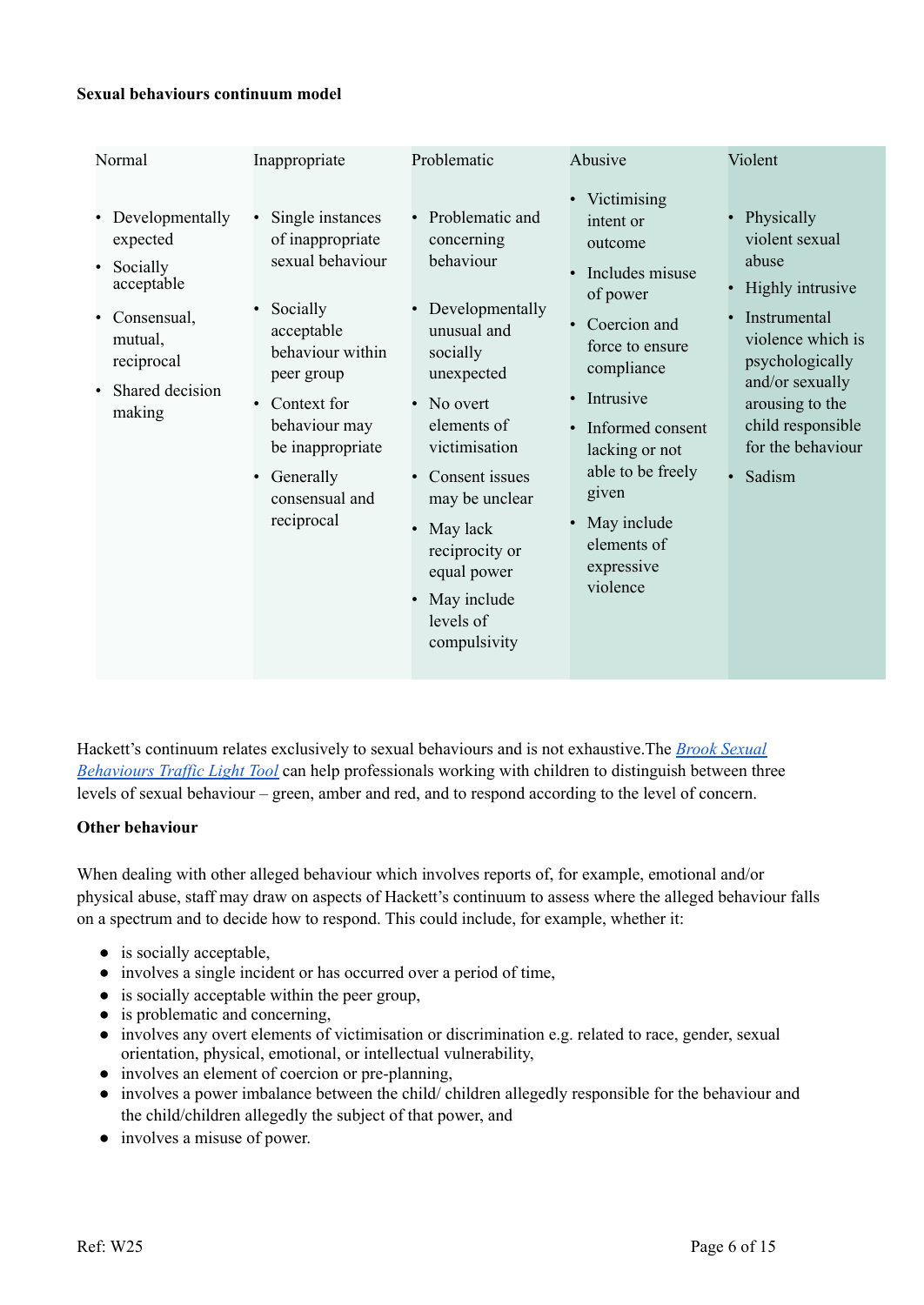## **How can a child who is being abused by their peers be identified?**

All staff should be alert to the well-being of students and to signs of abuse, and should engage with these signs, as appropriate, to determine whether they are caused by peer-on-peer abuse. However, staff should be mindful of the fact that the way(s) in which children will disclose or present with behaviour(s) as a result of their experiences will differ.

The School's Pastoral Committee will regularly review behaviour incident logs which will help to identify any changes in behaviour and/or concerning patterns or trends at an early stage.

#### **Are some children particularly vulnerable to abusing or being abused by their peers?**

Any child can be vulnerable to peer-on-peer abuse due to the strength of peer influence during adolescence, and staff should be alert to signs of such abuse amongst all children. Individual and situational factors can increase a child's vulnerability to abuse by their peers. For example, an image of a child could be shared, following which they could become more vulnerable to peer-on-peer abuse due to how others now perceive them, regardless of any characteristics which may be inherent in them and/or their family.

Peer group dynamics can also play an important role in determining a child's vulnerability to such abuse. For example, children who are more likely to follow others and/or who are socially isolated from their peers may be more vulnerable to peer-on-peer abuse. Children who are questioning or exploring their sexuality may also be particularly vulnerable to abuse by their peers.

#### **Suggested Research**

Peer-on-peer abuse may affect boys differently from girls, and that this difference may result from societal norms (particularly around power, control and the way in which femininity and masculinity are constructed) rather than biological make-up.Barriers to disclosure will also be different.

As a result, schools need to explore the gender dynamics of peer-on-peer abuse within their settings, and recognise that these will play out differently in single sex, mixed or gender- imbalanced environments,

Children with Special Educational Needs and/or Disabilities (SEND) are three times more likely to be abused than their peers without SEND, and additional barriers can sometimes exist when recognising abuse in children with SEND.

These can include:

- assumptions that indicators of possible abuse such as behaviour, mood and injury relate to a child's disability without further exploration,
- the potential for children with SEND to be disproportionately impacted by behaviours such as bullying and harassment, without outwardly showing any signs,
- communication barriers and difficulties, and
- overcoming these barriers.

Some children may be more likely to experience peer-on-peer abuse than others as a result of certain characteristics such as sexual orientation, ethnicity, race or religious beliefs.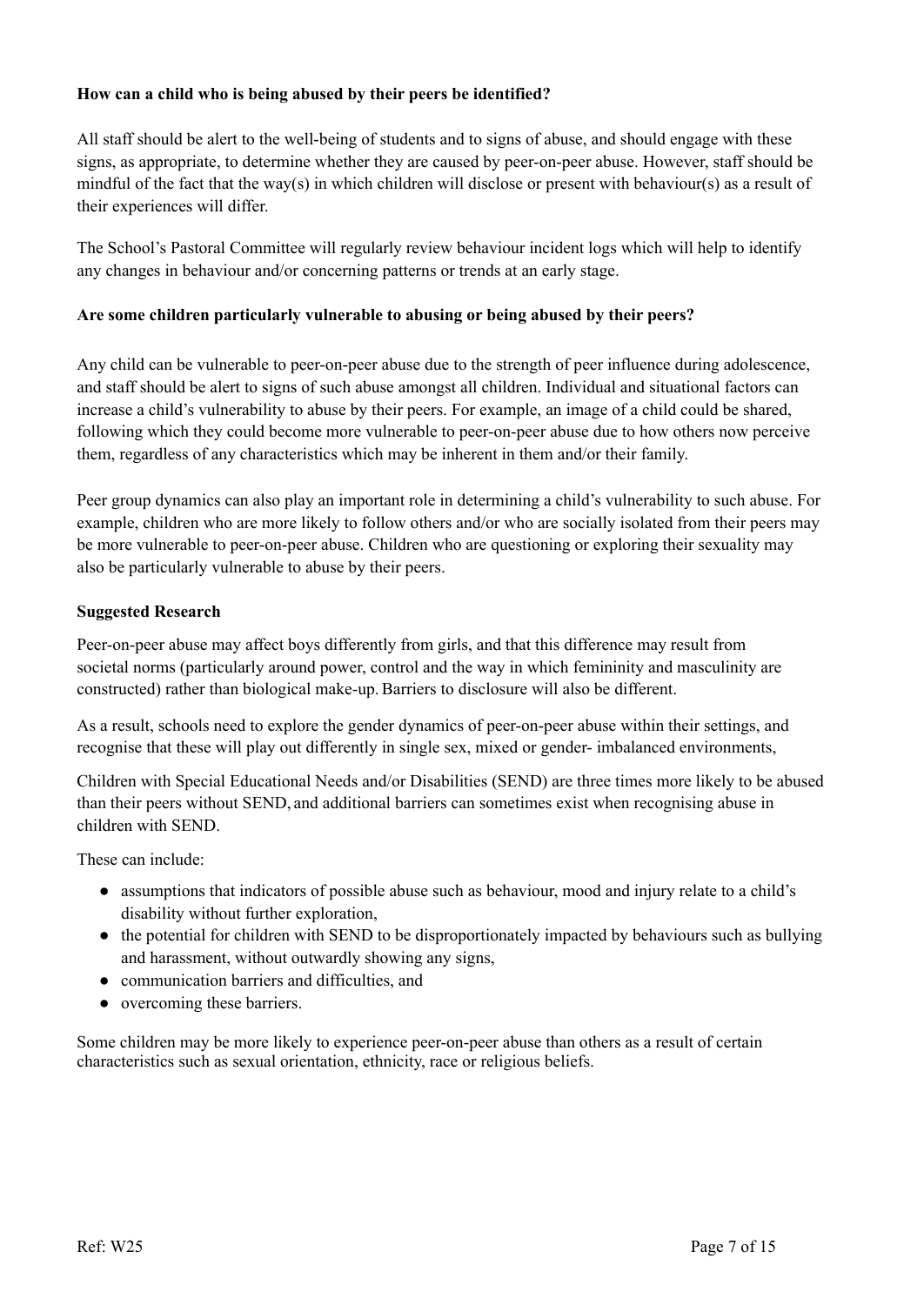#### **Rossall's Whole School Approach**

The School actively seeks to raise awareness of and prevent all forms of peer-on-peer abuse by:

- educating all governors, its senior leadership team, staff, students, and parents about this issue. This includes: training all governors through liaison with the Education and Welfare committee, the senior leadership team, and staff on the nature, prevalence and effect of peer-on-peer abuse, and how to prevent, identify, and respond to it. This includes:
	- i. Contextual Safeguarding
	- ii. the identification and classification of specific behaviours, including digital behaviours
	- iii. the importance of taking seriously all forms of peer-on-peer abuse (no matter how 'low level' they may appear) and ensuring that no form of peer-on-peer abuse is ever dismissed as horseplay or teasing
	- iv. social media and online safety, including how to encourage children to use social media in a positive, responsible and safe way, and how to enable them to identify and manage abusive behaviour online.

Training includes case studies which the staff design themselves, educating children about the nature and prevalence of peer-on-peer abuse, positive, responsible and safe use of social media, and the unequivocal facts about consent, via PSHE and the wider curriculum. *For example, by addressing gender inequality in a statistics class, or by reviewing literature in an English class which addresses bullying and its ef ect on mental health.*

Students are frequently told what to do if they witness or experience such abuse, the effect that it can have on those who experience it and the possible reasons for it, including vulnerability of those who inflict such abuse. They are regularly informed about the School's approach to such issues, including its **zero-tolerance policy** towards all forms of peer-on-peer abuse. Educating students about consent includes teaching them basic facts such as:

- i. a child under the age of 13 can never consent to any sexual activity
- ii. the age of consent is 16
- iii. sexual intercourse without consent is rape, and
- engaging parents on these issues by:
	- i. talking about them with parents, both in groups and one to one,
	- ii. asking parents what they perceive to be the risks facing their child and how they would like to see the School address those risks,
	- iii. involving parents in the review of School policies and lesson plans, and
	- iv. encouraging parents to hold the School to account on this issue, in part as a result of visibility of this policy.
- supporting the on-going welfare of the student body by drawing on multiple resources that prioritise student mental health, and by providing in-school counselling and therapy to address underlying mental health needs.
- these interventions can be 'de-clinicised' and brokered through a positive relationship with the School and its staff. All staff are trained to meet low-level mental health difficulties within the students.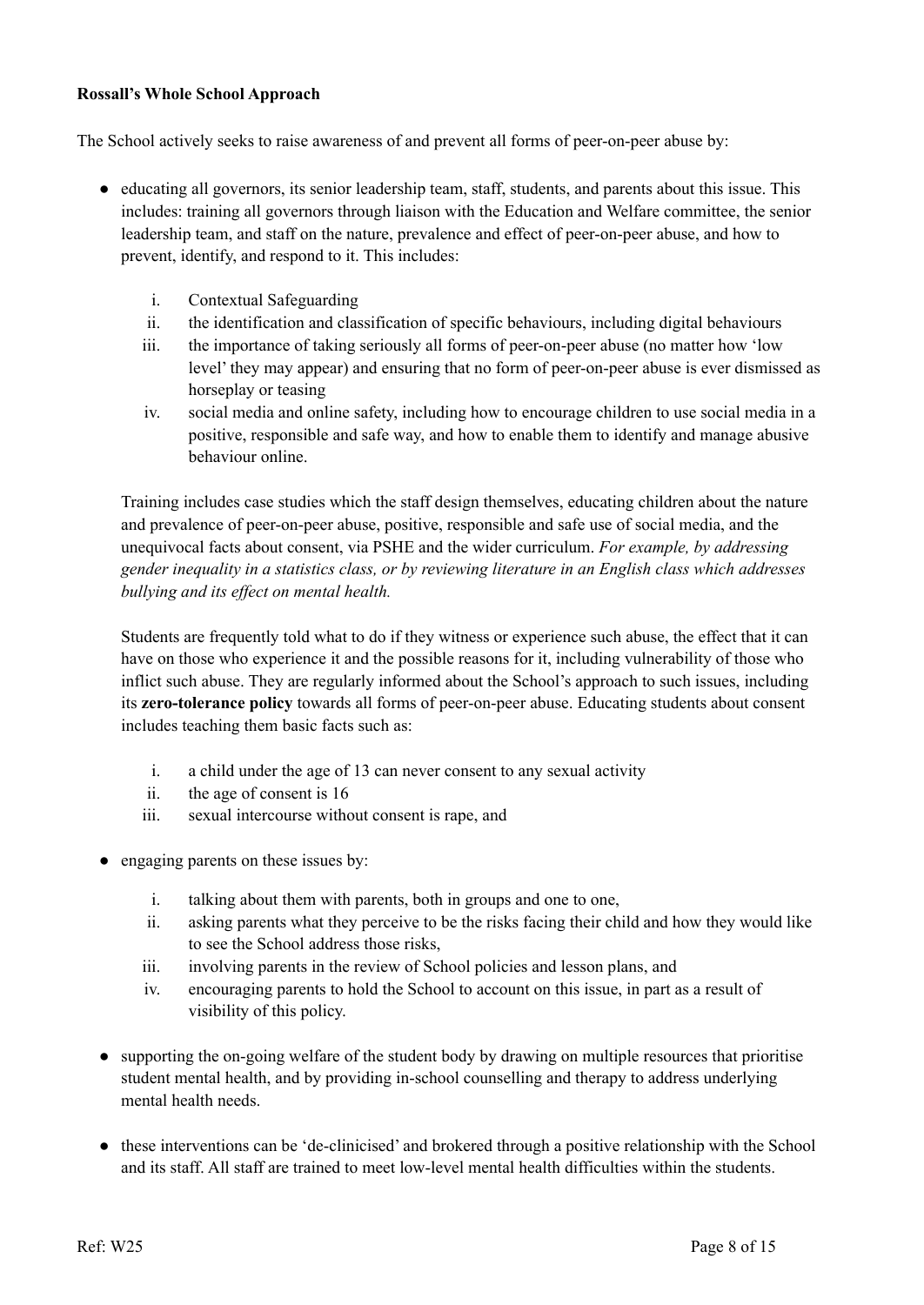- working with governors, senior leadership team, and all staff, students and parents to address equality issues, to promote positive values, and to encourage a culture of tolerance and respect amongst all members of the School community
- creating conditions in which our students can aspire to, and realise, safe and healthy relationships fostering a whole-school culture:
	- which is founded on the idea that every member of our Rossall School is responsible for building and maintaining safe and positive relationships, and helping to create a safe School environment;
	- in which violence and abuse are never acceptable;
	- in which students are able to develop trusting relationships with staff, and in which staff understand, through regular discussion and training, the importance of these relationships in providing students with a sense of belonging, which could otherwise be sought in problematic contexts;
	- in which students feel able to share their concerns openly, in a non-judgmental environment, and have them listened to;
	- which
		- (i) proactively identifies positive qualities in students;
		- (ii) nurtures these qualities;
		- (iii) teaches and encourages students to think about positive hopes for the future; and
		- (iv) supports students in developing small-scale goals that enable realistic ambitions.
	- which provides supervised activities to students that give them the experience of having their needs met that might otherwise apparently be met in abusive circumstances. These can include experiencing status, excitement and a degree of risk;
	- where we respond to cases of peer-on-peer abuse promptly and appropriately
- ensuring that all peer-on-peer abuse issues are fed back to our safeguarding team so they can spot and address any concerning trends and identify students who may be in need of additional support. [This is done by way of a weekly staff meeting at which all concerns about students (including peer-on-peer abuse issues) are discussed] and by challenging the attitudes that underlie such abuse, both inside and outside the classroom.

#### **Multi-agency working**

Rossall School actively engages with its Lancashire Safeguarding Children's Board in relation to peer-on-peer abuse, and works closely with, for example, children's social care, the police, Multi-Agency Safeguarding Hub and all other relevant agencies in accordance with the Lancashire Safeguarding Children's Board procedures, and other schools.

The relationships the School has built with these partners are essential to ensuring that the School is able to prevent, identify early, and appropriately handle cases of peer-on-peer abuse. They help the School to:

- develop a good awareness and understanding of the different referral pathways that operate within our local context, as well as the preventative and support services which exist;
- ensure that its students are able to access the range of services and support they need quickly;
- support and help inform the School's local community's response to peer-on-peer abuse;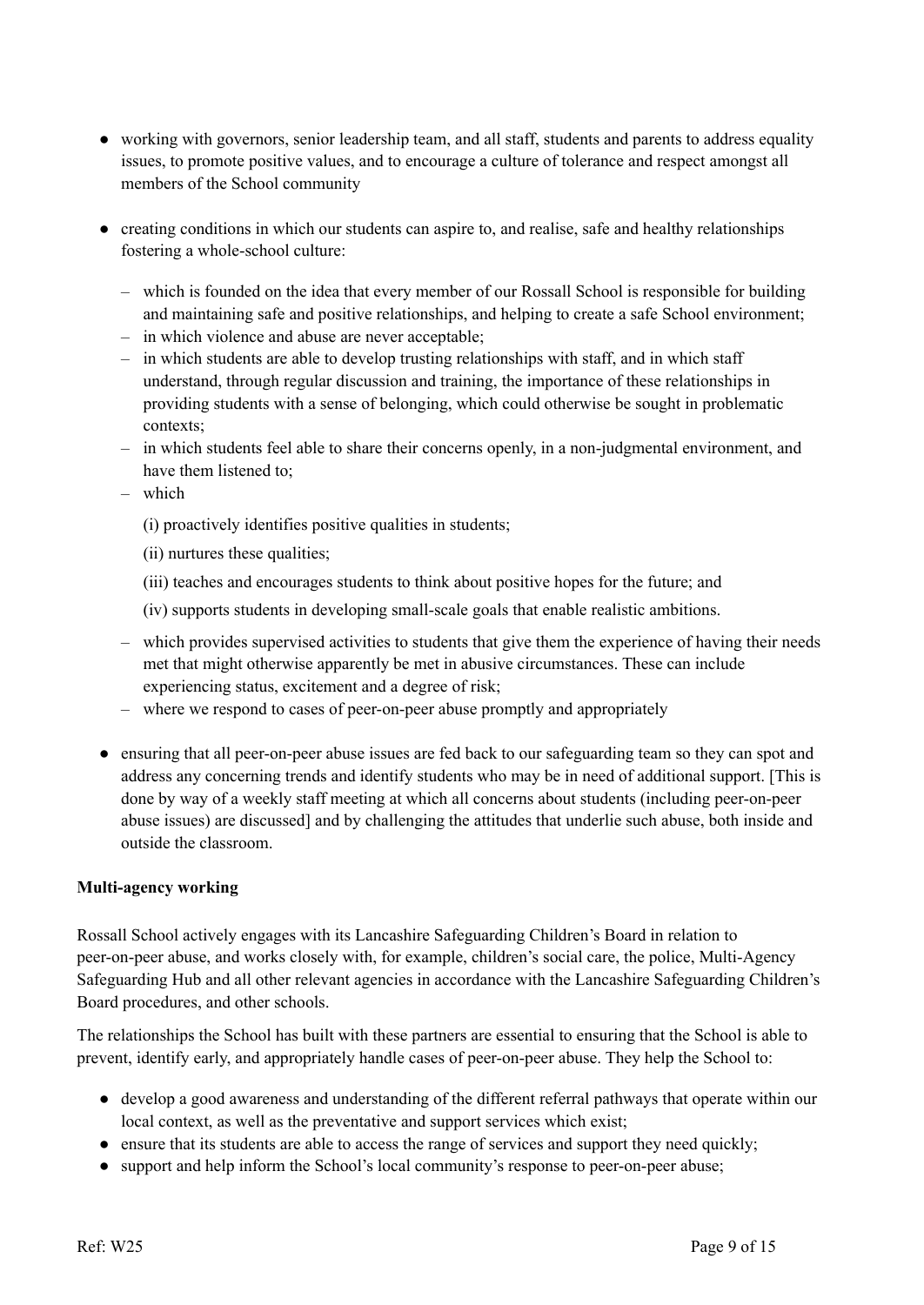● increase the School's awareness and understanding of any concerning trends and emerging risks in its local area to enable it to take preventative action to minimise the risk of these being experienced by its students.

The School actively refers concerns and allegations of peer-on-peer abuse where necessary to children's social care, the police, Lancashire MASH, and/or other relevant agencies in accordance with the Local Safeguarding Partnership's procedures. This is particularly important because peer-on-peer abuse can be a complex issue, and even more so where wider safeguarding concerns exist. We recognise that it is often not appropriate for one single agency (where the alleged incident cannot appropriately be managed internally by the School itself) to try to address the issue alone – it requires effective partnership working.

#### **Responding to concerns or allegations of peer-on-peer abuse**

# **General principles**

It is essential that all concerns and allegations of peer-on-peer abuse are handled sensitively, appropriately and promptly. The way in which they are responded to can have a significant impact on our School environment.

Any response should:

- include a thorough investigation of the concern(s) or allegation(s), and the wider context in which it/they may have occurred (as appropriate) – depending on the nature and seriousness of the alleged incident(s), it may be appropriate for the police and/or children's social care to carry out this investigation,
- treat all children involved as being at potential risk
	- ‒ while the child who is allegedly responsible for the abuse may pose a significant risk of harm to other children, s/he may also have considerable unmet needs and be at risk of harm themselves. Rossall will ensure that a safeguarding response is in place for both the child who has allegedly experienced the abuse, and the child who has allegedly been responsible for it, and additional sanctioning work may be required for the latter,
- take into account:
	- that the abuse may indicate wider safeguarding concerns for any of the children involved, and consider and address the effect of wider sociocultural contexts – such as the child's/ children's peer group (both within and outside the School); family; the School environment; their experience(s) of crime and victimisation in the local community; and the child/children's online presence. We will consider what changes may need to be made to these contexts to address the child/ children's needs and to mitigate risk and:
	- the potential complexity of peer-on-peer abuse and of children's experiences, and consider the interplay between power, choice and consent. While children may appear to be making choices, if those choices are limited they are not consenting,
	- the views of the child/children affected. Unless it is considered unsafe to do so (for example, where a referral needs to be made immediately), the DSL should discuss the proposed action with the child/ children and their parents, and obtain consent to any referral before it is made.
	- The School should manage the child/children's expectations about information sharing, and keep them and their parents informed of developments, where appropriate and safe to do so. It is particularly important to take into account the wishes of any child who has allegedly been abused, and to give that child as much control as is reasonably possible over decisions regarding how any investigation will be progressed and how they will be supported.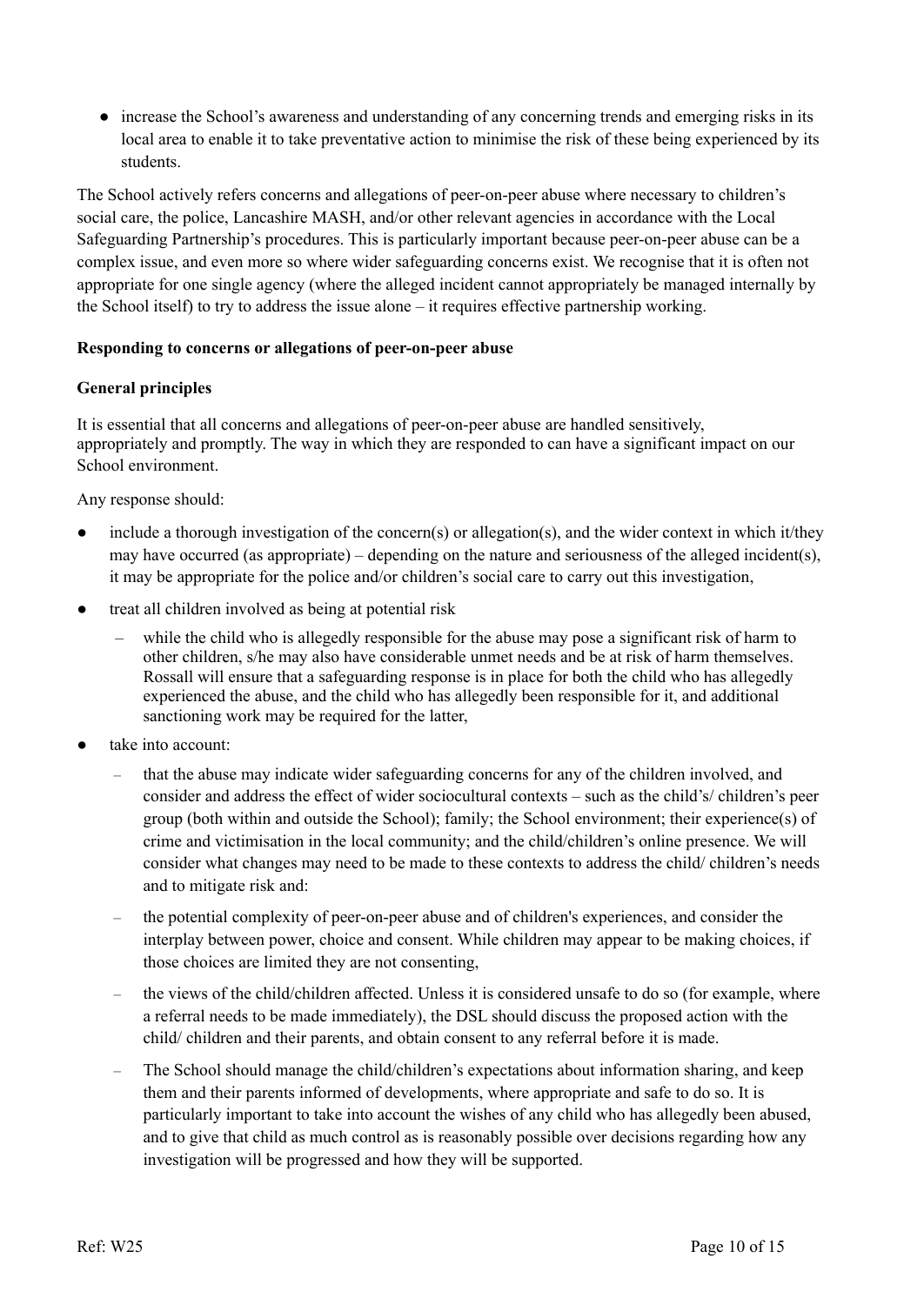# What should you do if you suspect either that a child may be at risk of or experiencing abuse by their **peer(s), or that a child may be at risk of abusing or may be abusing their peer(s)?**

If a member of staff thinks for whatever reason that a child may be at risk of or experiencing abuse by their peer(s), or that a child may be at risk of abusing or may be abusing their peer(s), they should discuss their concern with the DSL without delay (in accordance with the very clear protocols set out in our safeguarding policy) so that a course of action can be agreed.

Where a child is suffering, or is likely to suffer from harm, it is important that a referral to children's social care (and, if appropriate, the police) is made immediately.

Anyone can make a referral. Where referrals are not made by the DSL, the DSL should be informed as soon as possible that a referral has been made (see Safeguarding Policy).

If a child speaks to a member of staff about peer-on-peer abuse that they have witnessed or are a part of, the member of staff should listen to the child and use open language that demonstrates understanding rather than judgement. For further details please see the procedures set out in the safeguarding policy.

# **How will the School respond to concerns or allegations of peer-on-peer abuse?**

The DSL will discuss the concern(s) or allegation(s) with the member of staff who has reported it/them and will, where necessary, take any immediate steps to ensure the safety of the child/all children affected.

Where any concern(s) or allegation(s) indicate(s) that indecent images of a child or children may have been shared online, the DSL will consider what urgent action can be taken in addition to the actions and referral duties set out in this policy, and other relevant policies, and seek specialist help in preventing the images spreading further and removing the images from the internet.

The Internet Watch Foundation (IWF), for example, has a trained team that can evaluate and remove illegal images from the internet when the images are reported to them quickly. They will also share the image with the National Crime Agency's CEOP Command to facilitate an investigation. Any report to IWF will be made in consultation with the police.

Our DSL will use their professional judgement to:

- assess the nature and seriousness of the alleged behaviour, and
- determine whether it is appropriate for the alleged behaviour to be to be dealt with internally and, if so, whether any external specialist support is required.

In borderline cases the DSL may wish to consult with children's social care and/or Lancashire MASH (or equivalent), and/or other relevant agencies in accordance with the Local Safeguarding Partnership's procedures on a no-names basis (where possible) to determine the most appropriate response.

Where the DSL considers or suspects that the alleged behaviour in question might be abusive or violent on a spectrum or where the needs and circumstances of the individual child/children in question might otherwise require it, the DSL will contact children's social care and/or the police immediately and, in any event, within 24 hours of the DSL becoming aware of the alleged behaviour.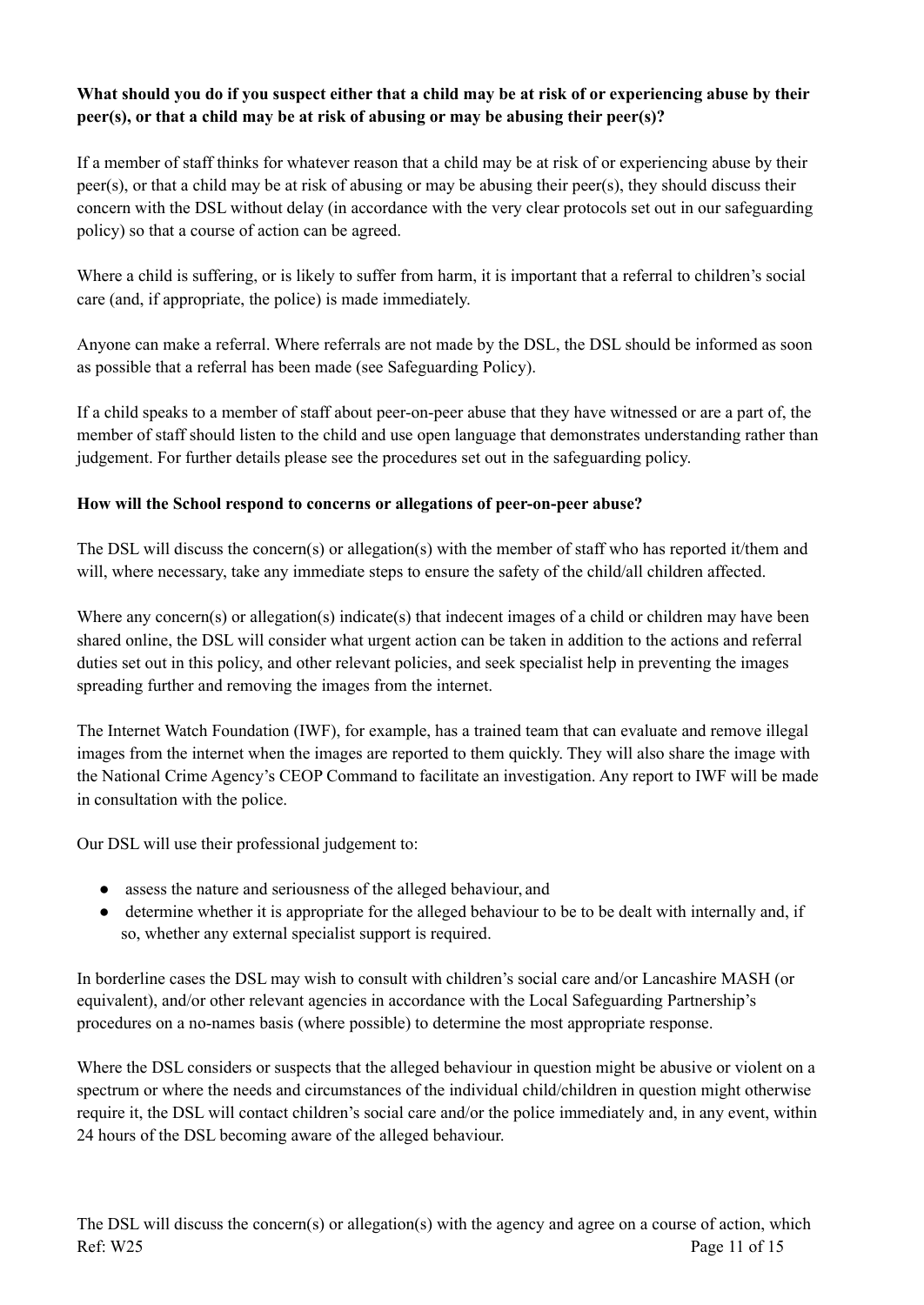may include:

- **● Manage internally with help from external specialists where appropriate and possible.** Where the alleged behaviour between peers is abusive or violent (as opposed to inappropriate or problematic – unless as stated above), scenarios listed below should ordinarily apply. However, where support from local agencies is not available, the School may need to handle concerns or allegations internally. In these cases, the School will engage and seek advice from external specialists (either in the private and/or voluntary sector).
- **Undertake/contribute to an inter-agency early help assessment, with targeted early help services provided to address the assessed needs of the child/children and their family.** These services may, for example, include family and parenting programmes, responses to emerging thematic concerns in extra familial contexts, a specialist harmful sexual behaviour team, CAMHS and/or youth offending services.
- **Refer the child/children to children's social care for a section 17/47 statutory assessment.** Where a child is suffering, or is likely to suffer from harm, it is important that a referral to children's social care (and, if appropriate, a report to the police) is made immediately. This referral will be made to children's social care in the area where the/each child lives. Depending on the safeguarding procedures issued by the Local Safeguarding Partnership in that area, there will normally be an initial review and assessment of the referral, in accordance with that area's assessment framework. As a matter of best practice, if an incident of peer-on-peer abuse requires referral to and action by children's social care and a strategy meeting is convened, then the School will hold every professional involved in the case accountable for their safeguarding response, including themselves, to both the/each child who has experienced the abuse, and the/each child who was responsible for it, and the contexts to which the abuse was associated.

#### ● **Report alleged criminal behaviour to the police.**

Alleged criminal behaviour will ordinarily be reported to the police. However, there are some circumstances where it may not be appropriate to report such behaviour to the police. For example, where the exchange of youth involved sexual imagery does not involve any aggravating factors [see the School's youth involved sexual imagery policy for further information]. All concerns or allegations will be assessed on a case by case basis, and in light of the wider context.

#### **Safety plans**

The School will always carry out a safety plan in respect of:

- any child who is alleged to have behaved in a way that is considered to be abusive or violent,
- any child who has reportedly been abused or affected by the alleged abusive or violent behaviour by another child, or
- any child who may be at risk due to the alleged abusive or violent behaviour by another child as deemed appropriate by the DSL.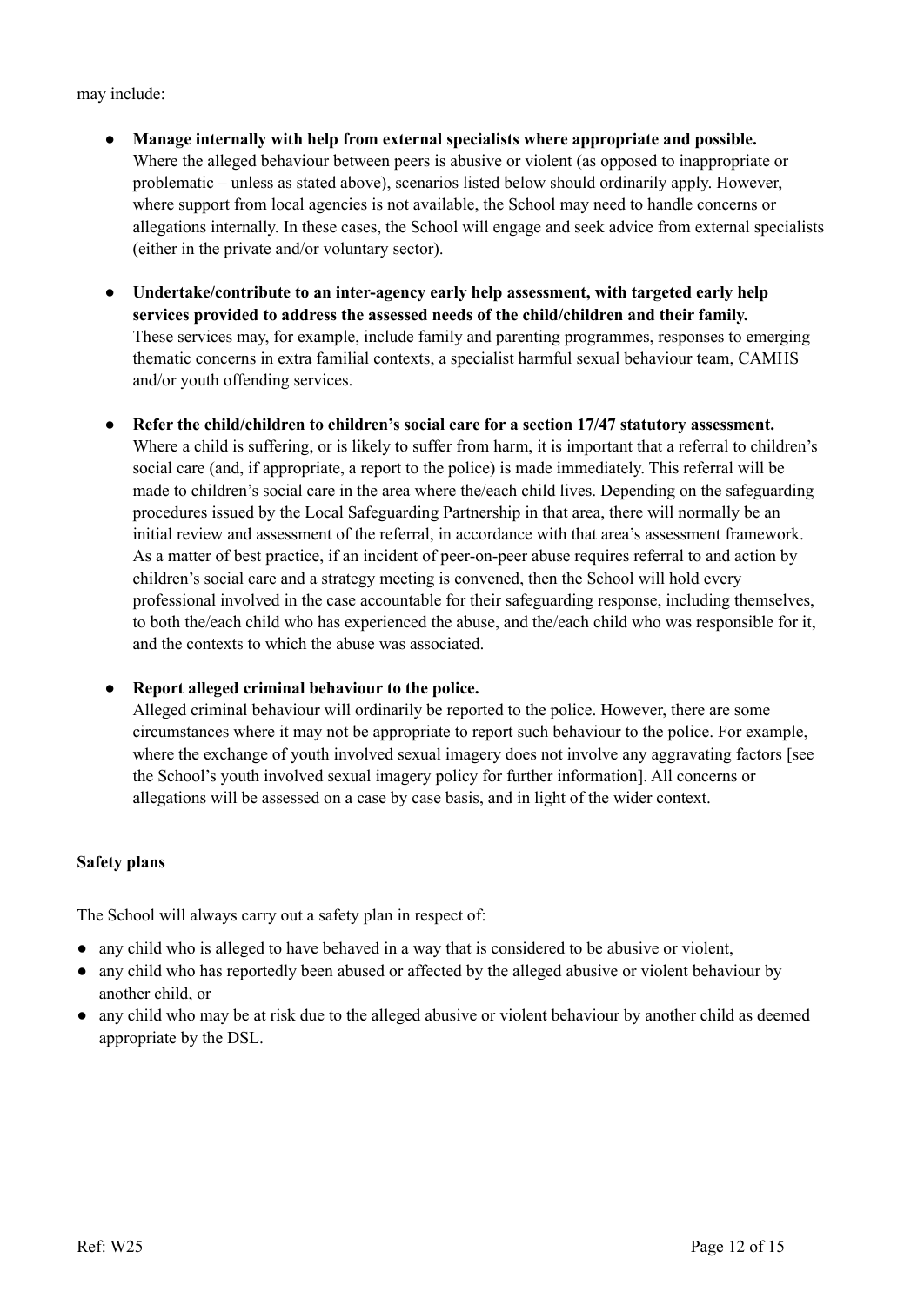Where it is alleged that a child has behaved in a way that is considered to be inappropriate or problematic (as opposed to abusive or violent), the DSL will use their professional judgement – based on the particular concern(s) and/or allegation(s) raised, and the needs and circumstances of the individual child/children in question – to determine whether (as explained above) it would be appropriate to contact children's social care, and to carry out a safety plan.

Where other children have been identified as witnesses to alleged abuse or violence, consideration should also be given by the DSL to whether there might be any risks to those children, and whether a safety plan would be appropriate in relation to any risks presenting to them.

#### **Information sharing, data protection and record keeping**

When responding to concern(s) or allegation(s) of peer-on-peer abuse, the School will:

- always consider carefully, in consultation with children's social care, the police and other relevant agencies (where they are involved), how to share information about the concern(s) or allegation(s) with the student(s) affected, their parents, staff, and other students and individuals,
- record the information that is necessary for the School and other relevant agencies (where they are involved) to respond to the concern(s) or allegation(s) and safeguard everyone involved,
- keep a record of the legal purpose for sharing the information with any third party, including relevant authorities, and ensure that the third party has agreed to handle the information securely and to only use it for the agreed legal purpose, and
- be mindful of and act in accordance with its safeguarding and data protection duties, including those set out in *Working Together to Safeguard Children* (July 2018) and the *HM Government advice on Information Sharing* (updated in July 2018).

#### **Disciplinary action**

The School may wish to consider whether disciplinary action may be appropriate for any child/children involved. However, if there are police proceedings underway,

or there could be, we will work in partnership with the police and/or children's social care.

Where a matter is not of interest to the police and/ or children's social care, the School may still need to consider what is the most appropriate action to take to ensure positive behaviour management.

Disciplinary action may sometimes be appropriate, including to:

- ensure that the child/children take(s) responsibility for and realise(s) the seriousness of their behaviour;
- demonstrate to the child/children and others that peer-on-peer abuse can never be tolerated; and
- ensure the safety and wellbeing of other children.

However, these considerations must be balanced against any police investigations, the child's/children's own potential unmet needs, and any action or intervention planned regarding safeguarding concerns. Before deciding on appropriate action the School will always consider its duty to safeguard all children in its care from harm; the underlying reasons for a child's behaviour; any unmet needs, or harm or abuse suffered by the child; the risk that the child may pose to other children; and the severity of the peer-on-peer abuse and the causes of it.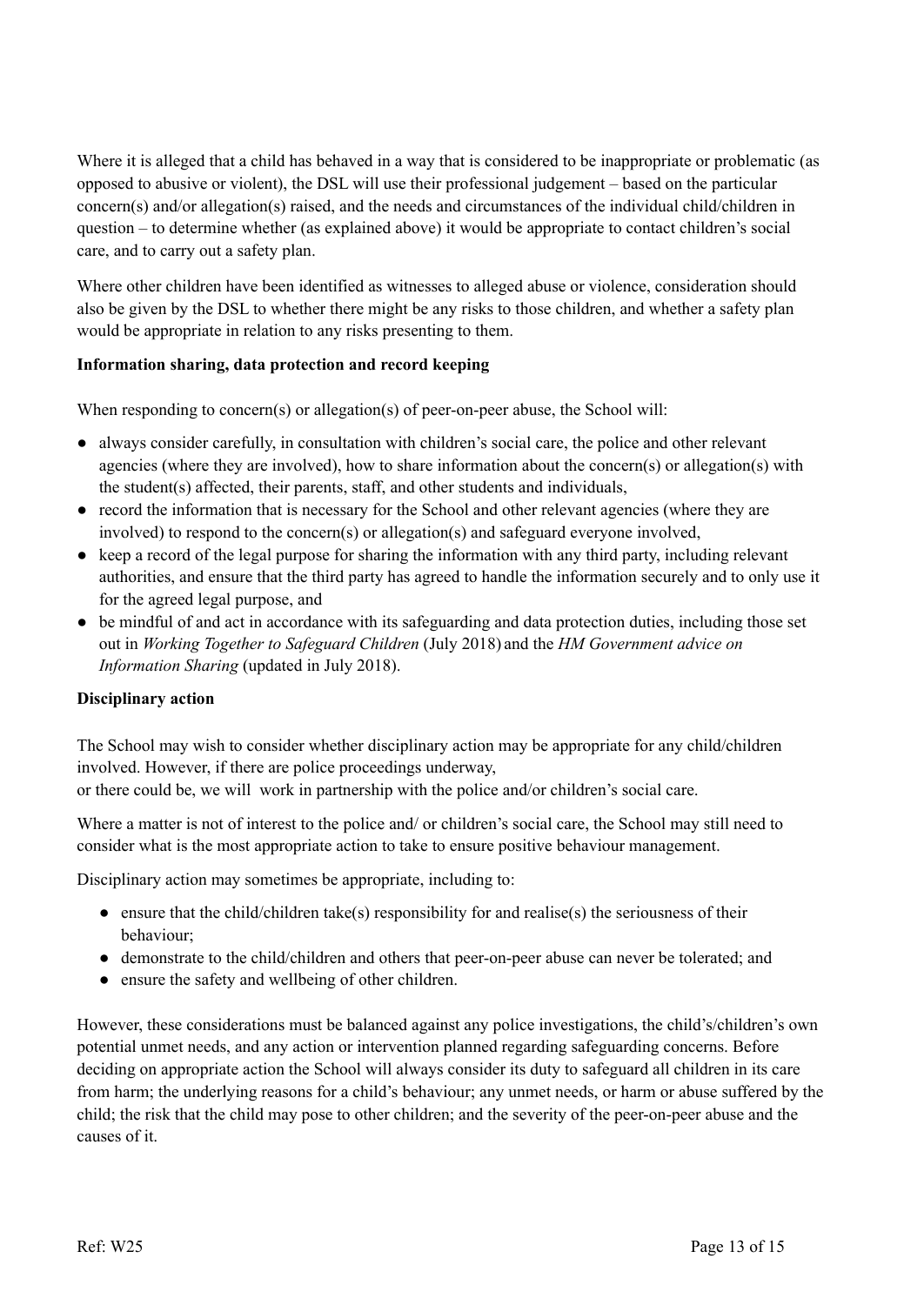The School will, where appropriate, consider the potential benefit, as well as challenge, of using exclusion as a response, and not as an intervention, recognising that even if this is ultimately deemed to be necessary, some of the measures referred to in this policy may still be required.

For example, action may still need to be taken by the School in relation to other students who have been involved with and/or affected by peer-on-peer abuse. Exclusion will only be considered as a last resort and only where necessary to ensure the safety and wellbeing of the other children in the School. In the event of any managed move, consideration must be given to sharing information with the receiving school regarding the peer-on-peer abuse in order to allow best protection of children in the new school.

Disciplinary interventions alone are rarely able to solve issues of peer-on-peer abuse, and Rossall will always consider the wider actions that may need to be taken, and any lessons that may need to be learnt going forwards, as set out above and below.

The School's response to concerns or allegations of peer-on-peer abuse should be part of on-going proactive work by the School to embed best practice and in taking a whole-school community Contextual Safeguarding approach to such abuse. As such the School's response can become part of its wider prevention work.

This response may involve the School working with the Local Authority to undertake, for example, a Contextual Safeguarding school assessment which would fit into a systems approach to Contextual Safeguarding.The response could also include the School asking itself a series of questions about the context in which an incident of peer-on-peer abuse occurred in the School, the local community in which the School is based, and the wider physical and online environment – such as:

- What protective factors and influences exist within the School (such as positive peer influences, examples where peer-on-peer abuse has been challenged, etc.) and how can the School bolster these?
- How (if at all) did the School's physical environment or the students' routes to and from the School contribute to the abuse, and how can the School address this going forwards, for example by improving the School's safety, security and supervision, or by working with local safeguarding partners to mitigate the risks to students' safety whilst travelling to and from the School?
- How (if at all) did the online environment contribute to the abuse, and how can the School address this going forwards, for example by strengthening the way in which the School encourages positive and safe use of the internet by students?
- Did wider gender norms, equality issues, and/or societal attitudes contribute to the abuse?
- What was the relationship between the abuse and the cultural norms between staff and students, and how can these be addressed going forward?
- Does the abuse indicate a need for staff training on, for example, underlying attitudes, a particular issue or the handling of particular types of abuse, or to address any victim-blaming narratives from staff?
- How have similar cases been managed in the past and what effect has this had?
- Does the case or any identified trends highlight areas for development in the way in which the School works with children to raise their awareness of and/or prevent peer-on-peer abuse, including by way of the School's PSHE curriculum and lessons that address underlying attitudes or behaviour such as gender and equalities work, respect, boundaries, consent, children's rights and critical thinking and/or avoiding victim-blaming narratives?